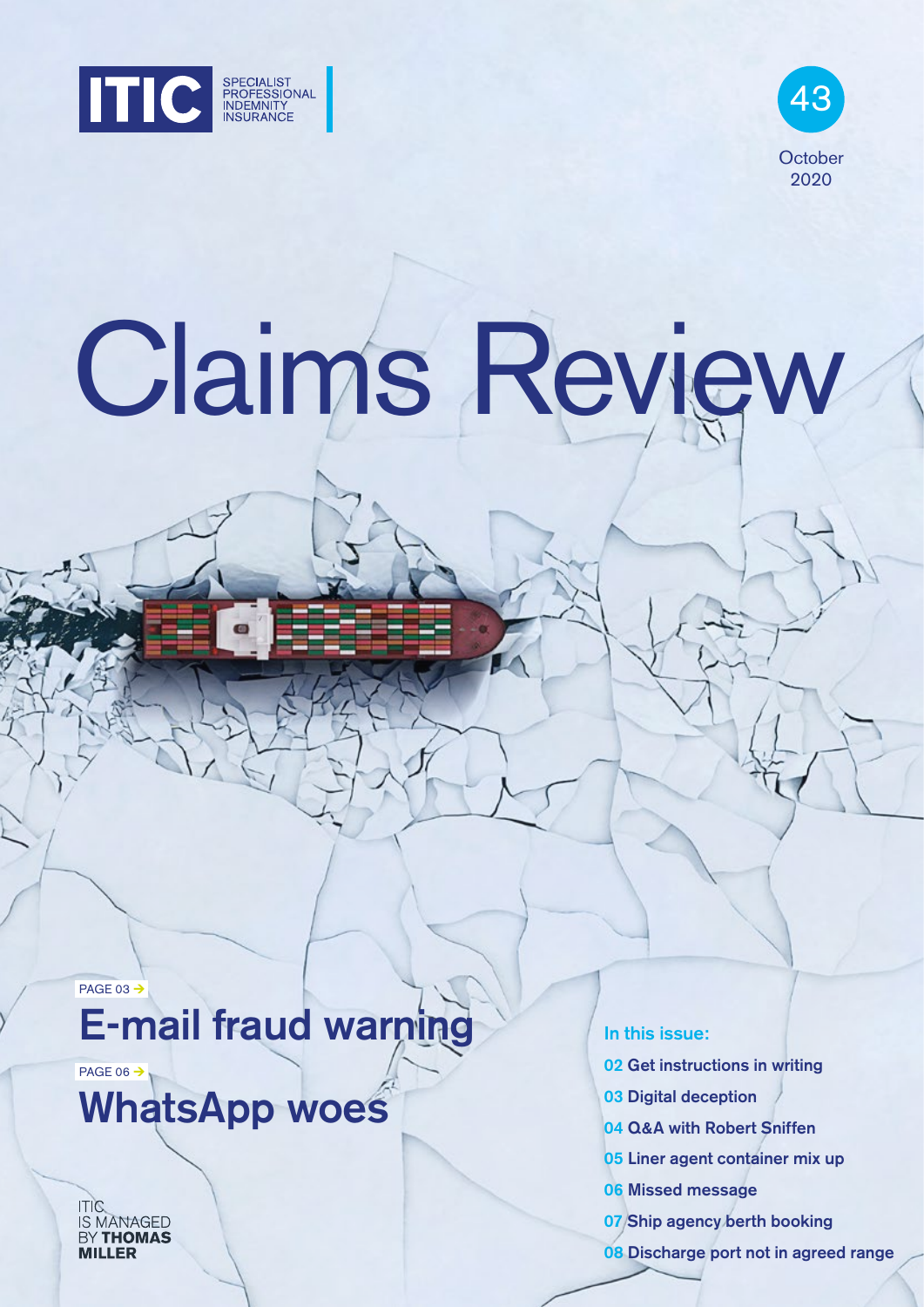Welcome to the Autumn edition of ITIC's Claims Review. Since the last edition we all seem to have been subject to various forms of lockdowns and travel restrictions, with many of us working from our homes. This may have been difficult at first but we seem to have become used to it now. In fact, ITIC has recently held its second board meeting since March via video conference.

The Claims Review provides a selection of cases recently handled by ITIC. We hope that these case histories will be of interest to members and will also help you to identify potential problems in order to avoid these types of situations occurring in your businesses.

In order to support the membership during these unprecedented times ITIC has issued a number of loss prevention publications. There is a dedicated Coronavirus resources page on the website [https://www.itic](https://www.itic-insure.com/knowledge/covid-19-information-and-resources/)[insure.com/knowledge/covid-19-information-and-resources.](https://www.itic-insure.com/knowledge/covid-19-information-and-resources/) This page contains circulars for ship managers, shipbrokers and agents, along with a Coronavirus loss prevention business checklist: [https://www.itic-insure.](https://www.itic-insure.com/knowledge/itic-circular-coronavirus-loss-prevention-checklist-152100/) [com/knowledge/itic-circular-coronavirus-loss-prevention-checklist-152100.](https://www.itic-insure.com/knowledge/itic-circular-coronavirus-loss-prevention-checklist-152100/)

We have also seen an increase in fraud issues and would refer you to ITIC's website's fraud loss prevention area: [https://www.itic-insure.com/knowledge/fraud.](https://www.itic-insure.com/knowledge/fraud/)

In the last edition of the Claims Review, we introduced an "ask the editor" section and would like to extend our thanks to those of you who submitted questions. Please send any questions that you may have to askeditorCR@thomasmiller.com

The Editor



# Costly courtesy

An ITIC member acted as a marine consultant, stowage and lashing planning advisor for the stowage of steel coils.

The marine consultant was appointed by a principal for whom they had worked with for many years and enjoyed a very good working relationship.

Due to their good relationship, upon only the verbal instruction of the principal, the marine consultant arranged and signed off on the stowage of the coils on an "athwartship" basis (at right angles to the centre line of the ship) as this form of stowage increased the cargo intake. It could be justified with additional lashing due to the way the hold was constructed.

The ship encountered very heavy seas and ultimately the stow collapsed resulting in a claim in excess of US\$1.5m. The consultant was subsequently held responsible by the insurer of their principal, as part of a recovery action.

Unfortunately, there was no written confirmation of the instructions from the principal indicating they had agreed to an athwartship stow. There were however various other facts which were in the marine consultant's favour to defend the case, including a limitation of liability clause in their terms and conditions.

ITIC supported their defence, which included obtaining independent third party advice to support the position for stowing the cargo athwartship.

After five years of investigations and claims negotiations ITIC managed to successfully defend the marine consultant, making a modest claim contribution of EUR 50,000.

This is a good example that shows even if your most trusted clients do not intend to make a claim against you, their insurers or another third party may do so. You should always get instructions in writing. If you do not, your "favour" can become very costly.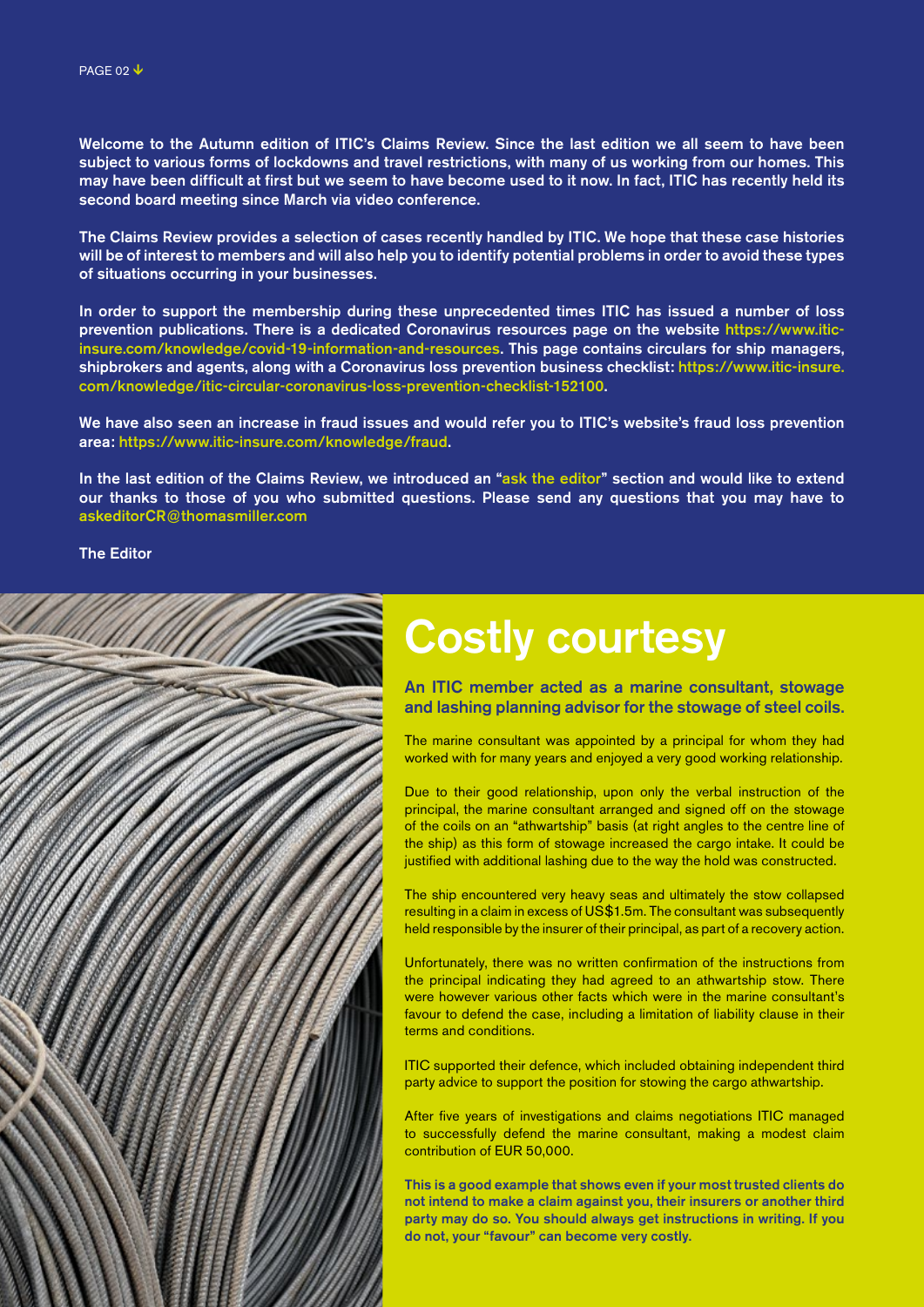# Big trouble in China



#### A ship manager oversaw the repairs of a ship at a shipyard in China. On August 10th 2018 the ship manager received an email from "Azula" at the shipyard concerning the first payment due for the repairs.

The details provided by "Azula" were the ones that had been previously used. The payment was scheduled for 14th August.

However, on 13th August a further e-mail was received from "Azula" advising that due to problems caused by Iranian customers the management board had requested another payment routing for the required first payment. However, this was a fake "Azula" as part of the e-mail address had been changed from "irn" to "im". This was not noticed.

As a result the first payment was stopped whilst the new bank details were awaited. A new fraudulent invoice was received on the same template as the original from the fake Azula. Trusting the new invoice, payment was made on 14th August 2018.

On 16th August a statement was received from the fake Azula/hackers confirming the above payment along with the technical inspector's signature. Subsequent

### Digital deception

A shipbroker realised they had remitted US\$ 360,000 of freight by mistake to an incorrect party.

There had been some correspondence between the shipbroker and the owner regarding the bank accounts, which had been verified by a phone call. However, a final e-mail arrived for the shipbroker, which had been generated by hackers. It used exactly the same language and phrases, which had been used by the principal and instructed a change of bank details.

The shipbroker realised, after the funds had been remitted that an "i" in the ship owner's email address had been replaced by "l".

Although they had spotted the error very soon after the money had left the shipbroker's account and had immediately called the bank, the funds had already been transferred out by the hackers.

Once a payment has been remitted, it is exceptionally rare that the money will be recovered. Vigilance is key when remitting monies. Always check new and altered banking details on a verified phone number. A phone number on an e-mail from hackers will invariably be the hacker's phone number.

investigations would show that the hackers had full access to both the shipyard's and manager's systems.

On 22nd August an invoice was sent by the real Azula which the hackers intercepted and issued a replacement fake invoice with their fraudulent bank details.

In total two payments were made to the hackers in the sum of US\$ 500,000. As the shipyard had not received payment, they claimed this sum from the owners. ITIC was able to negotiate a reduction with the yard to US\$ 360,000 due to the fact they were partly at fault for allowing the hackers access to their system. This sum was covered by ITIC.

As always, any change to bank details should be a red flag in terms of spotting potential frauds and you MUST verify by using the phone. Do not use the phone number on the email correspondence, as it may be that of the fraudsters.



ITIC has paid many claims where e-mails have been hacked and has produced loss prevention advice, which can be found in the dedicated fraud section of the website: [https://www.itic-insure.com/knowledge/fraud](https://www.itic-insure.com/knowledge/fraud/). Members are urged to be vigilant.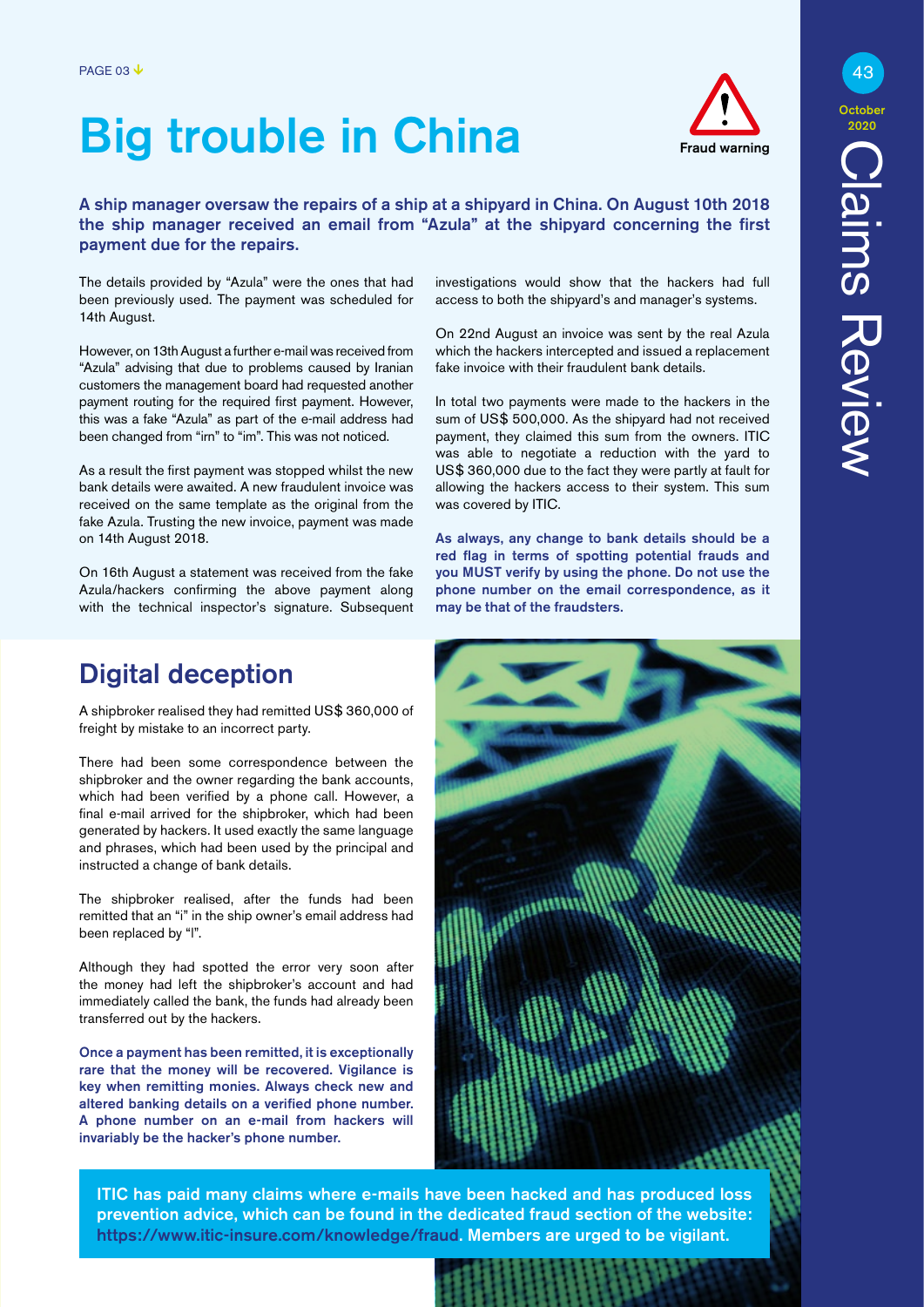# Q&A with Robert Sniffen



Robert Sniffen, Director, sits down to chat with the Claims Review editor for the second in a regular interview series, where we get to know ITIC's claims handlers. In this interview, Robert outlines the most memorable claim he has handled and literally describes his pet hate... which is literally so annoying!

#### How long have you worked at ITIC?

I started working at ITIC in February 2001. I'm coming up to my 20th anniversary next year. I didn't realise I'd be spending it working from home.

#### How do you balance claims handling with your other roles and responsibilities?

It comes with experience and having a good IT system that helps manage your time efficiently. Also, we have a wealth of knowledge with our in-house dedicated claims team who are ALWAYS willing to assist.

#### What is the biggest challenge when it comes to claims?

Unclear initial notifications. On occasion we receive a claims notification which is just a string of e-mails and not very much explanation - which can be a challenge to decipher. Thankfully with ITIC's handy guide on how to make a claim [\(itic-insure.com/knowledge/how-to-make-a](https://www.itic-insure.com/knowledge/how-to-make-a-claim/)[claim/managing-a-claim\), t](https://www.itic-insure.com/knowledge/how-to-make-a-claim/)his challenge has been reduced.

#### What is the most memorable claim you have handled?

It is difficult to say as I have seen so many. There was one claim brought against a naval architect for personal injury. An individual was on board a yacht designed by ITIC's assured and claimed for personal injury when they fell inside the cabin. One major fact they left out was that the fall was during a New Year's Eve party where they had consumed many drinks!

#### Any life ambitions or future goals still to achieve?

Other than to fly into space, I would like to travel more and see more on this planet.

#### What is your favourite saying?

I don't really have a favourite saying, but I have been watching a lot of Star Wars with my children during lockdown – so, "do or do not, there is no try" – Yoda in The Empire Strikes Back.

#### What are your hobbies and favourite pastimes?

Pre-lockdown I enjoyed going to the gym. I have recently started playing golf (now lockdown is easing), as I have reached an age where playing basketball doesn't agree with my body, which is something I used to play at college. I also like to read, watch movies and spend time with my kids.

#### What is your favourite food?

I would eat pretty much all types of food, but if I had to pick one, Thai. There is a great place in Melbourne called Chin Chin.

#### What is your favourite film?

Too many to choose from, but it really depends on my mood. It could be The Shawshank Redemption, The Godfather or the Back to the Future Trilogy and Original Star Wars trilogy. I enjoy all types of genres except horror.

#### What is the last book you read or music you downloaded?

I am about to start reading The Shining (Stephen King), I have never seen the film (note my comment above!). I have plenty of room in my freezer if I get too scared. I'm not really listening to much music at the moment but have been heavily into podcasts. I can't recommend Off Menu enough, but also You're Dead To Me (history) and The Infinite Monkey Cage (science).

#### Any pet hates?

People who say "literally" all the time… but other than that, I am fairly relaxed about most things.

#### How are you finding working from home during this period of lockdown?

It was a challenge at first, but I got used to it quite quickly. My only issue has been my back, I do miss my stand up desk… and my colleagues of course.

Have you developed any new skills during lockdown? No, although I am trying to cook more.

What do you miss the most about life pre-lockdown? A cold pint of Guinness in a pub (any pub…!). And seeing members and insurance brokers. I am lucky with the areas of the world I am the account executive for and do miss travelling.

If you weren't working at ITIC, what would you be doing? I had a dream when I was younger to be an architect. So maybe that, or into a science field.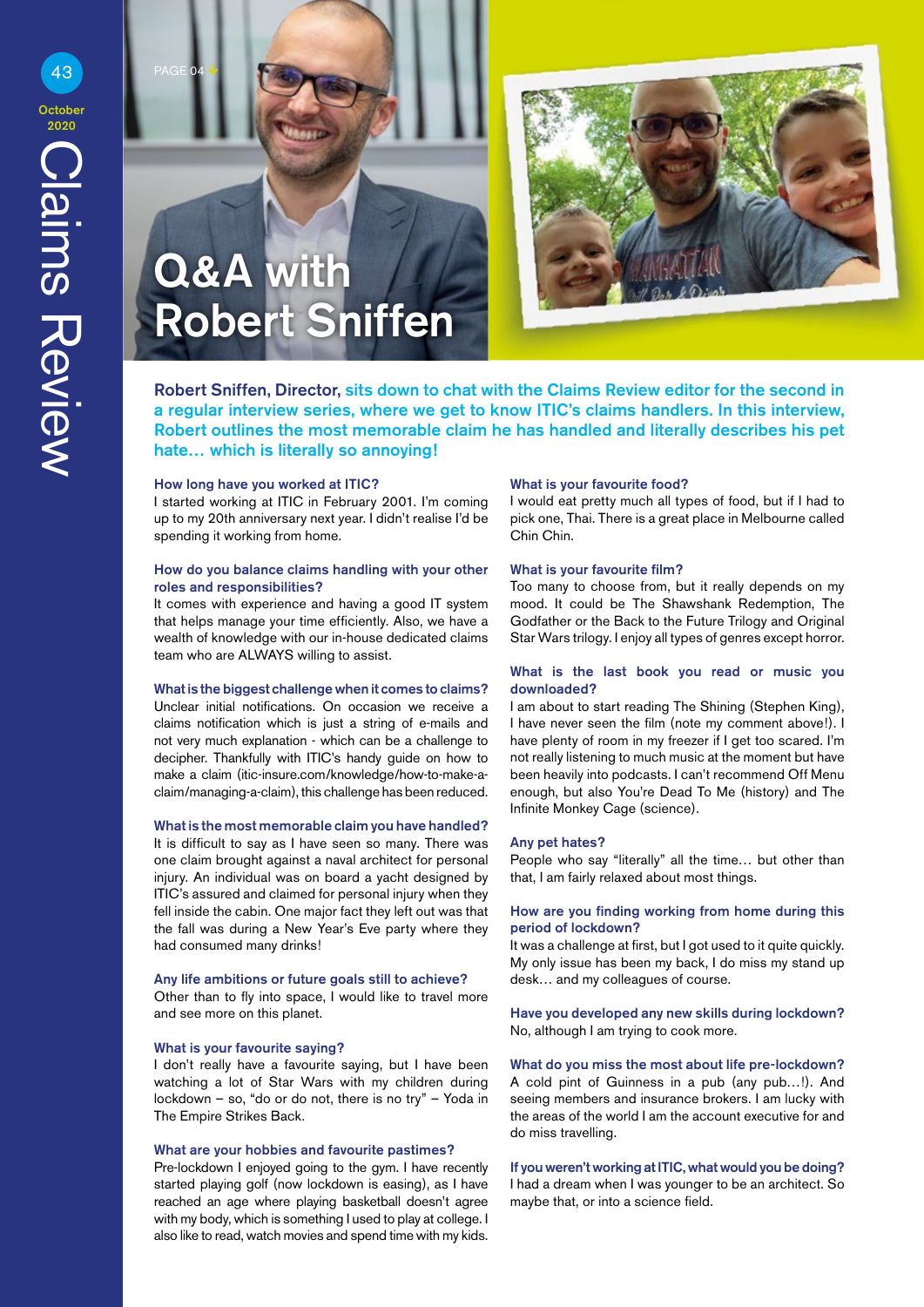### Holiday hold up

A ship agent was notified by their principal that a ship would arrive at the port on 30th July. The ship agent allegedly notified the port and local customs of the impending arrival on 27th July. However, for reasons unknown, the customs office never received the notification of the arrival. The individual ship agent handling the matter then went on holiday and forgot to advise anyone else in the office of the ship's arrival or that customs approval was still outstanding.

Subsequently a follow up with customs was only carried out on 8th August when it was approved. However the ship had been held and delayed for a week. As a result demurrage was incurred.

You should try to have a system in place that allows colleagues' emails and work to be monitored whilst they are away, so nothing important is missed. Of course, such systems will not work on every occasion, but it is good practice to have a system in place. The total claim against the ship agent was US\$ 30,000 which was paid by ITIC.

# Fruits but of the sea

A liner agent booked two containers for a shipping line, one with a cargo of bananas and one a cargo of shrimps, both for delivery to the same country.

The ship agent created delivery notes for both containers. However, they transposed the wrong release numbers on each of the delivery notes. A haulier came to pick up the container of bananas and when they entered the details into the terminal system it was rejected as the container number and release number did not correspond. The haulier then contacted his office who reviewed the port system to see what the correct container number should be for that release number.

The container number was clearly entered into the port system as being shrimp and not bananas. However, rather than contact the line for clarification, the haulier simply corrected the delivery note with a pen so it showed the container number for what should have been the bananas, but was actually shrimp. As a result, the wrong container was collected and the error was only noticed when the cargo of shrimp was delivered to a surprised fruit wholesaler. As the container had been opened without veterinarian inspection and the seal was broken the cargo needed to either be destroyed or exported back to the country of origin. Eventually, the cargo was sent back and a 30% value was received in a salvage sale.

The value of the cargo after the salvage was US\$ 205,000. The line settled with the cargo owner in full and sought recovery against the liner agent for the mistake. ITIC agreed to reimburse the claim in full as long as the line assigned their rights of recovery against the haulage company. ITIC then brought a subrogated recovery against the haulage company.

The haulage company claimed they were acting as a forwarder. Under their national freight forwarding conditions a freight forwarder can limit their liability to SDR 50,000 (around US\$ 68,000); whereas if they were a carrier the limitation is SDR 8.33 per kilo, which would have been in excess of the claimed amount. The haulier put forward an offer of SDR 50,000 to settle the matter, which ITIC rejected. The matter was taken to court, where unfortunately although the haulier was found negligent, the court upheld they were a forwarder and therefore the limitation of SDR 50,000 applied. This decision was appealed and the appeal court overturned the original decision. The haulier was to be considered a carrier. Therefore the full claim, plus interest and costs was payable by the haulier. The total claim paid (and then recovered from the haulage company) was US\$ 205,000 in liability US\$ 135,000 in legal costs. The claim from notification to recovery took five years.

If a recovery can be made, it is worth doing so as the claim on the member's record will be reduced by the recovered amount.

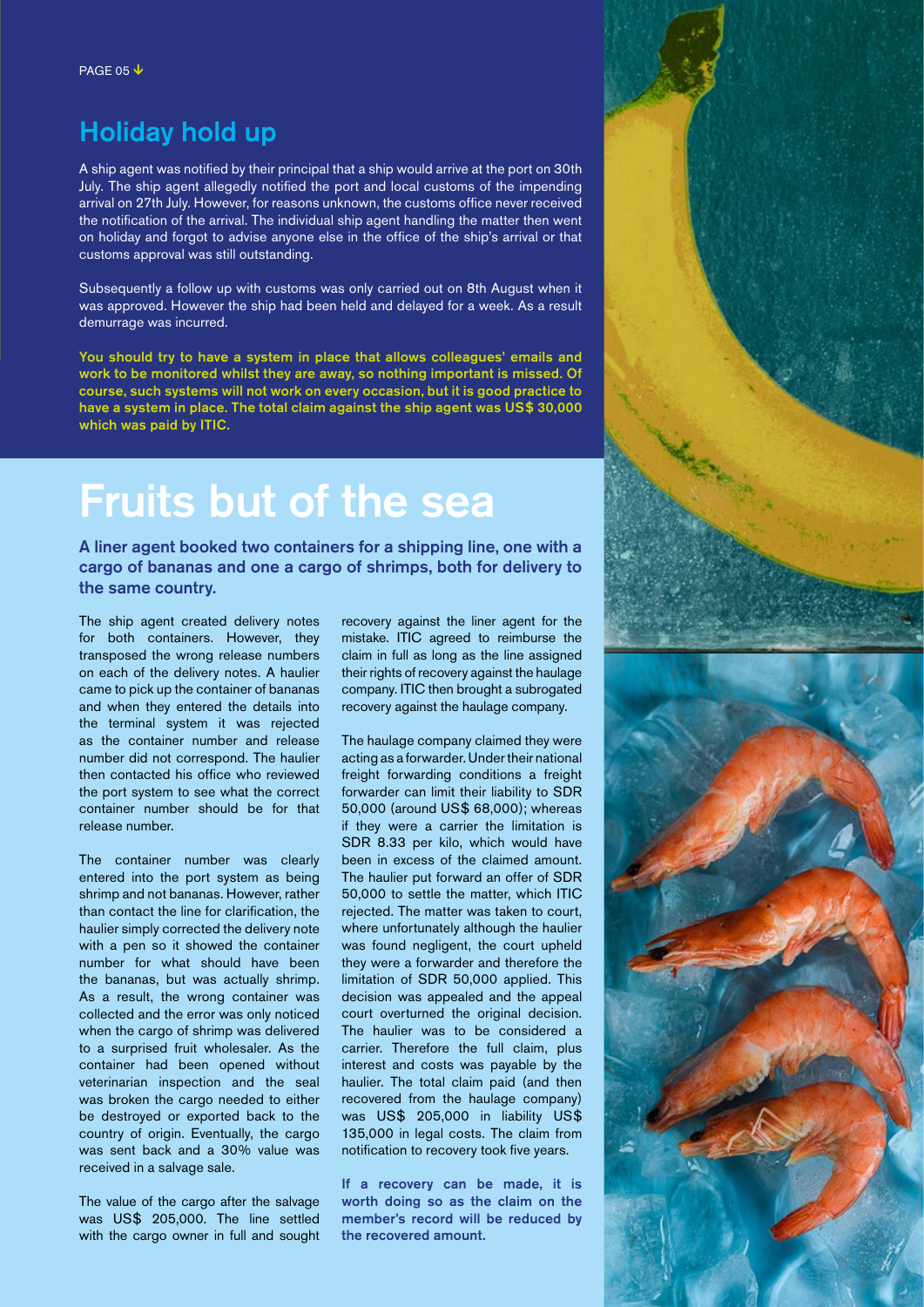# Missed message

A ship agent received notification from their principal that the port of destination had issued new regulations specifying that ships carrying specific dangerous cargo would not be permitted to enter particular berths.

The principal instructed the ship agent to advise them if any shipper was to book dangerous cargo so that alternative arrangements could be made if necessary.

The ship agent accepted a booking for a shipment, unaware at the time of booking that the cargo contained dangerous goods as per the new regulations. Shortly after the booking was made the shipper sent the ship agent the details of the shipment which showed the cargo was indeed dangerous goods. However the agency staff member to whom the email was sent had since left the company. It appeared that his email address was not being monitored nor were his emails forwarded to a colleague. Therefore, neither the ship agent nor the principal were aware that the shipment contained dangerous goods. The cargo was subsequently received at the wharf and accepted onto the ship by the master.

Once the ship was enroute the owner realised that the containers contained dangerous cargo and that they would face problems in the port of discharge. They decided to deviate to another port where the cargo could be transhipped onto a different ship calling at a berth in a port where the cargo could be accepted.

The principal brought a claim against the ship agent for US\$ 52,000, representing the additional costs incurred in deviating and transhipping the cargo, in mitigation of higher costs which would have been incurred if the ship arrived with the dangerous goods on board.

It was accepted that the ship agent should have set up a system whereby emails sent to the addresses of former staff were seen, and the ship agent had clearly failed to advise their principal of the dangerous cargo as per the principal's instructions. Nevertheless, the master had also accepted the cargo without any objection.

The ship agent discussed the matter with their principal and with ITIC's approval agreed a settlement of US\$ 25,000, which ITIC reimbursed.

### **Carpetbaggers**

A yacht manager was instructed by the owners to settle the fees of an artisan carpet maker who had renewed the interior carpet of a yacht. The owners liked the work and ordered some extra carpets.

The manager then received two invoices from the supplier – for the first job and the second. They registered them in their system and paid them out of the owner's funds. A day later a different person within the yacht manager's office asked the yacht's captain if they should proceed to pay the supplier for the work done. The captain authorised the payment. The yacht manager paid the supplier's invoices again but with a slightly different reference number. As a consequence of the erroneous

double entry of the invoice in the system, the supplier received the funds twice.

By the time the yacht manager realised the issue, the supplier had used the money to pay off some debts and did not have the funds to repay the owners. Furthermore, he then fell ill and was hospitalised. It became clear that the extra funds remitted would not be returned. Owners put pressure on the yacht manager to credit the additional money back to them.

The yacht manager had to pay the sum of EUR 90,000 back to the owners in respect of the loss they suffered. The yacht manager was reimbursed by ITIC.



### WhatsApp woes

A shipbroker mistakenly understood that owners had agreed to discount the overage rate by 50%, meaning that cargo loaded above 66,000MT would be charged at US\$13.5 per MT instead of US\$27 per MT. This mistake arose when a message from the charterer was received, via a screenshot in WhatsApp, which appeared to contain the owner's consent to the proposal. However, all it actually contained was a copy of the message in which the charterers were asking the question of owners.

Charterers then proceeded to load an additional 2,940MT, believing that this would cost them US\$ 39.690. Owners maintained that they had never agreed to a discounted overage rate and therefore the full US\$ 79,380 was due.

To resolve the matter, the charterers paid the full freight amount but sought to recover US\$ 39,690 from the shipbroker on the basis that this was the amount that they had lead them to believe was due. The shipbroker settled the claim with the charterers which was reimbursed by ITIC.

Always be careful when receiving Whatsapp (or any chat app) messages – as screenshots can be used to make messages look different from their original intention.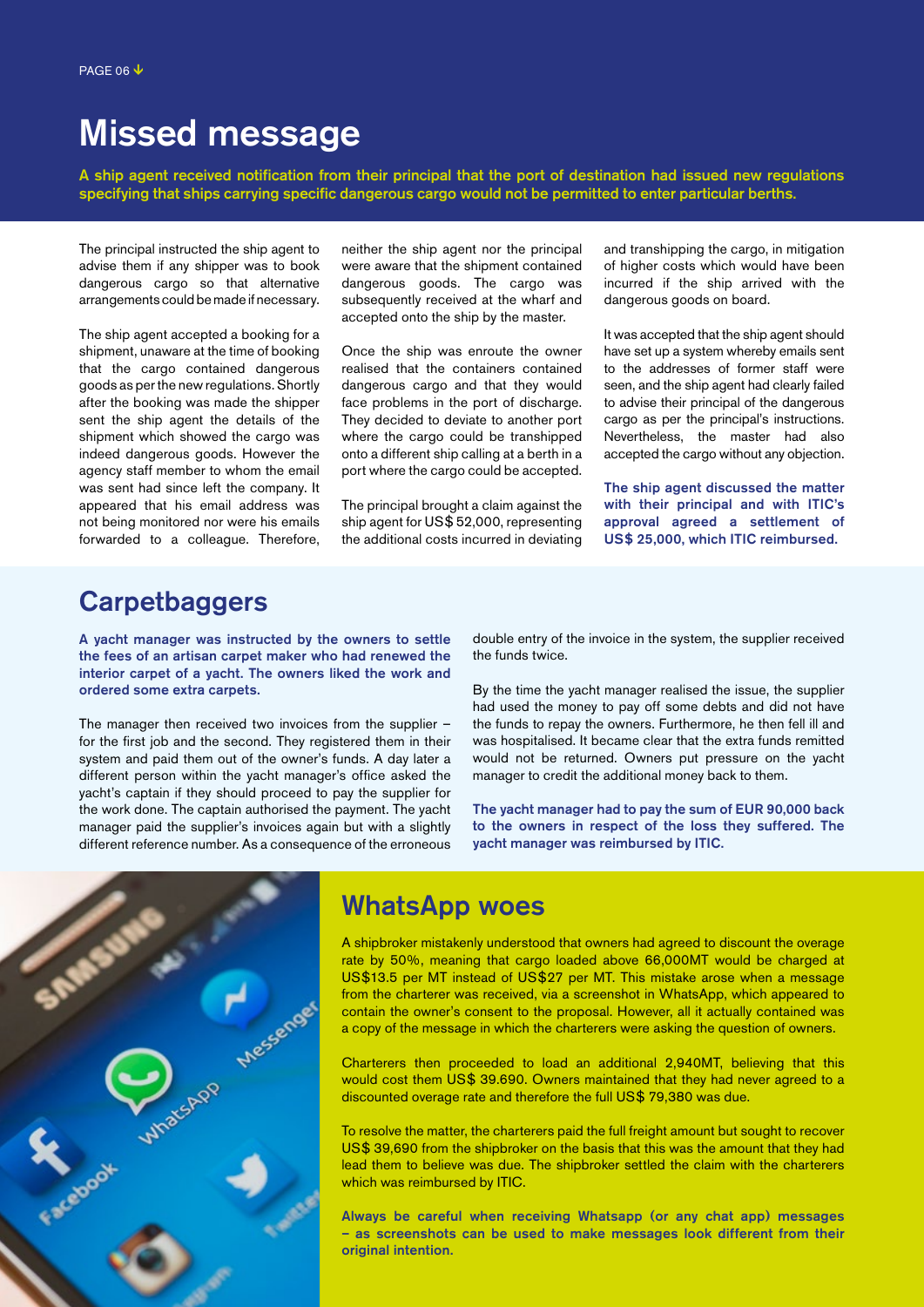# **Strange range**

A shipbroker had previously arranged a fixture between the same principals with discharging in north China. The discharge range had been designated as 1-2 port(s) Qingdao-Dongying. The fixture had proceeded smoothly.

The charterer had a further cargo which the shipbroker was told was destined for Jinzhou. The shipbroker contacted the owners and agreed terms on the basis of the previous fixture. The agreement was made in a hurry due to an approaching holiday. Unfortunately, the shipbroker failed to check if the intended port was in the previously agreed range - which it was not.

When voyage orders were passed through to the owners, they pointed out that the port was outside the agreed range. Furthermore, the owners did not wish to agree because Jinzhou is a potential ice port and their ship was not an ice class ship.

Ultimately the owners agreed that they would go to Jinzhou for an additional US\$ 25,000 freight and an additional clause in the fixture to fully protect the owners regarding the ice issue.

The shipbroker, with ITIC's agreement, accepted that they would indemnify the charterers. Fortunately when the ship arrived the port was ice free.

### Unstable criteria

ITIC insured a naval architect in Australia, who was also insured as a surveyor for small commercial vessel coding approval on behalf of the Australian Maritime Safety Authority (AMSA).

The naval architect was appointed to design a fuel barge that was to carry 37,000 litres of fuel. The naval architect was experienced in designing small passenger vessels and applied the same simplified stability criteria to the barge as they would for passenger vessels. This did not take into account the fuel cells that had to be carried on the hull form.

A peculiarity in the AMSA coding system is that a surveyor can sign off their own stability calculations. Therefore, no third party verified them. When the shipyard carried out a stability load test on the finished fuel barge there was excessive heeling. As a result the barge was re-rated and was only authorised to carry 11,000 litres, which was only 30% of the design criteria. The yard estimated that the cost to rectify the design mistake would be AU\$ 258,000.

ITIC appointed an independent surveyor to review the rectification costs and they were found to be fair and reasonable. ITIC therefore reimbursed the AU\$ 258,000.

### Manifest mistake

A ship agent failed to manifest a cargo, which was a yacht, at the original port of loading. At the second port on the voyage the customs inspectors identified the error and seized the yacht.

The yacht's owners went to court to claim for either delivery of their cargo or damages for their loss in the sum of US\$ 500,000. Despite everyone's best efforts, the yacht remained in detention and the claim increased to US\$ 800,000.

Whilst the ship agent was not named directly in the claim by the consignee, the ship owner filed a separate claim against the ship agent requiring an indemnity of up to US\$ 980,000 (the US\$ 800,000 plus legal costs).

Initially settlement was offered to the consignee as per the value of the cargo which was US\$ 125,000. This was rejected. Eventually, US\$ 250,000 was accepted by the consignee – a reduction of US\$ 550,000 on the claimed amount. The ship agent reimbursed the ship owner this sum, which was covered by ITIC.

### Buyer beware

A shipbroker was asked to assist a buyer to place a bid in a judicial auction. Before proceeding the shipbroker was asked what their fee would be. The shipbroker said "typically our fee is 1% of the sale price at auction but are willing to discuss". The buyer responded "if we buy the ship then 35% of your 1% is to be returned to us". The shipbroker agreed. The buyer's bid was successful in the auction. The shipbroker was entitled to commission of US\$ 75,000.

Although the shipbroker had forwarded the auction's "terms of sale" which stated that it was for buyers to pay commission, the buyer, who had not previously purchased a ship in a judicial auction, said they only agreed the commission on the basis that the shipbroker would be paid by the seller. Although they accepted that the shipbroker should be paid something for their work they offered a much smaller commission than what was truly owed. The shipbroker asked for ITIC's assistance.

Ultimately, a settlement was reached with the owner making a payment very close to the original commission agreement.